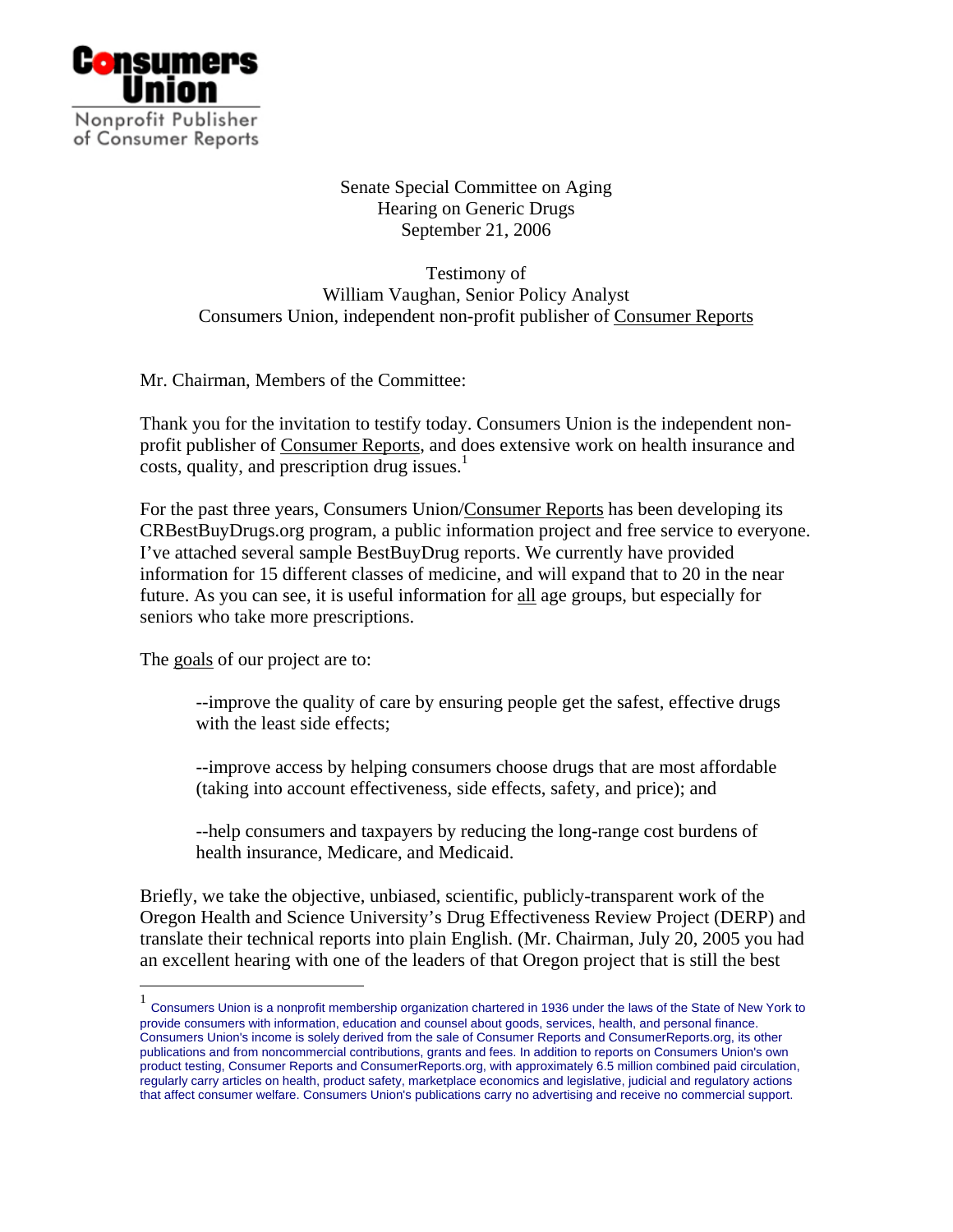explanation of the DERP process that I know of.) We then match their findings of safety and effectiveness with recent average prices for the various drugs and come up with recommended Best Buy Drugs. Outside experts (doctors and pharmacists) peer review each of our reports. We update the reports as new science becomes available and prices change.

The Best Buy recommendations are the drugs in a class that would probably be the safest<sup>2</sup> and most effective at the lowest cost generally for most consumers. But we stress in all our publications that you should consult with your doctor on a case by case basis. This is not cookbook medicine. It is guidance on a conversation-starting place for consumers, doctors, and pharmacists, based on the best science and evidence currently available. While our Best Buy recommendations work for most people, we clearly recognize that different people may on occasion need different drugs that are not Best Buys—and this is particularly true in the mental health sector where many of the drugs do not work consistently well or without serious side effects. That is why Consumers Union has fought for decades to ensure that all HMOs, insurance plans, and Medicare and Medicaid should have effective exceptions and appeals processes. Effective, easy-to-use exceptions policies are a policy priority for Consumers Union.

Sometimes the recommended Best Buy is a brand name drug (like Lipitor as you can see on our Statin enclosure where Lipitor is more successful in achieving effective large reductions in cholesterol). Sometimes the Best Buy drug is a much cheaper generic or over-the-counter (as you can see in our comparison of Nexium versus the OTC Prilosec in the Proton Pump Inhibitor pamphlet, where the overwhelming number of people could save about \$150 by switching to the OTC). In certain cases, e.g., drugs to treat overactive bladder, we passed over the most effective and lowest cost drug due to concerns about side effects. Usually Best Buy Drugs are the lowest cost drugs, but not always.

But obviously, in cases where safety and effectiveness issues are very similar, the Best Buy drug is usually a generic. CMS Administrator McClellan has frequently cited some studies we've done on how, if a senior in consultation with their doctor and pharmacist switched from brand drugs to generics, they could save so much they would not fall into the Part D doughnut. I've attached a press release describing one of our studies in this area. (I note again, the savings can apply to all age brackets, not just seniors.) In this example of 5 drugs that a real senior might easily be taking, they can save \$2300 to \$5300 by switching to generics that are just as safe and effective as the brand drugs.

**The doughnut hole is tremendously controversial and we would like to see it eliminated. But until legislation is enacted, using the free tools of the Best Buy Drug program can help many seniors and people with disabilities safely and effectively avoid the gap in coverage.** 

 $\overline{a}$ 

 $2<sup>2</sup>$  It is interesting to note that among the 15 States that use DERP as an aid to the development of their Medicaid preferred drug lists (PDLs), almost all of them avoided the costly mistake of including Vioxx on their PDLs, thus savings thousands of lives and millions of dollars in medical expenses.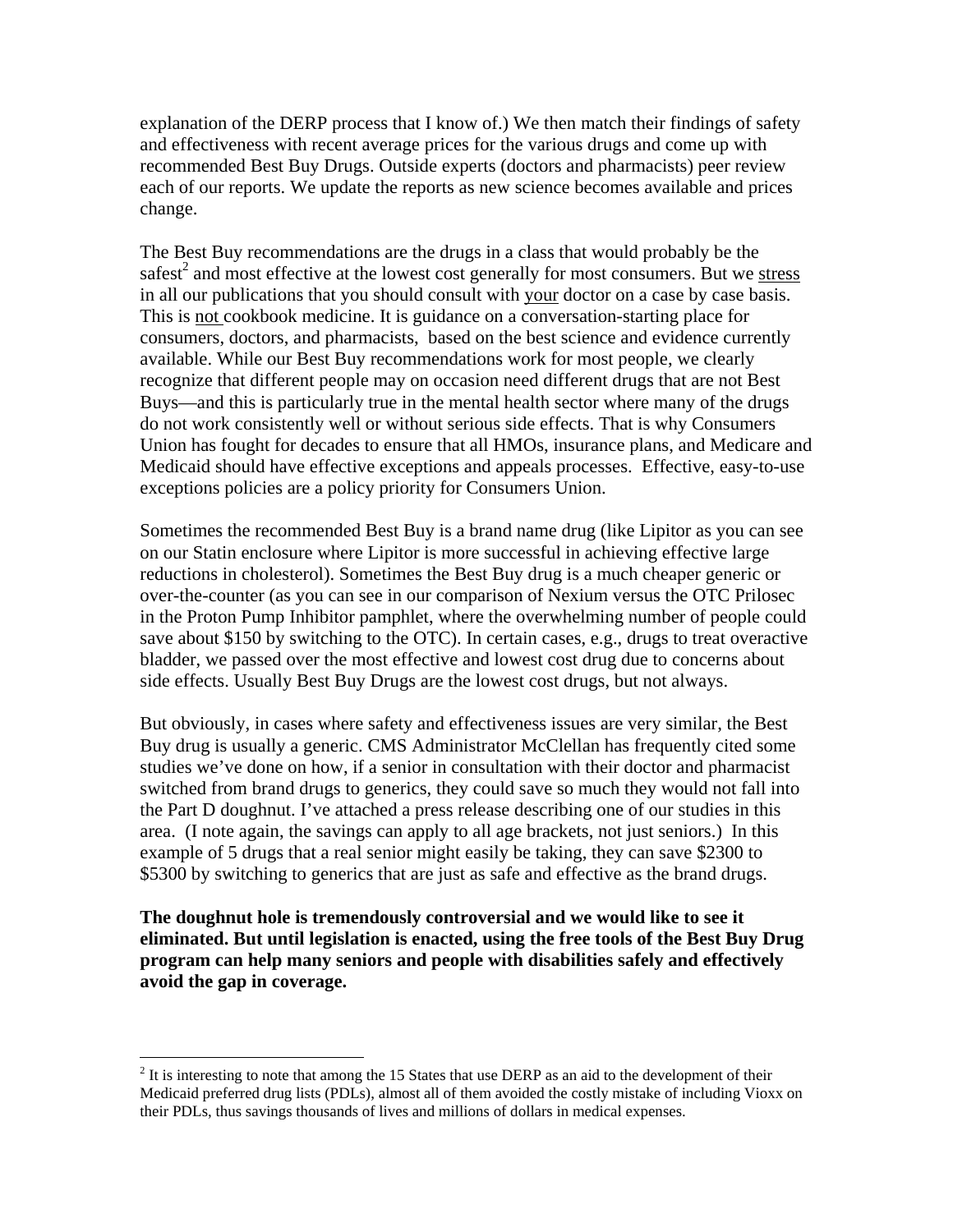## **Congress needs to do more to make safe generics available**

While consumers can do a lot to save money on prescription drugs, most seniors still are not Internet users and are not comfortable with the latest shopping tools. Our nation's level of health literacy is abysmal, and it is hard to get the generic 'word' to people. Even many physicians are suspicious of generics or cannot be bothered with them—a problem that hopefully e-prescribing can help erase. Therefore, we hope Congress can do more to help consumers and doctors have increased understanding and access to generics.

## **This autumn**

We urge you to take a number of steps this fall to promote generics.

First, we hope you will urge CMS to make Part D plans' generic dispense rate (data that is **already** being reported to CMS each quarter) **public** so that enrollees—and groups like Consumer Reports that could rate plans--can see which plans have been best at generally helping people find the better deals while also saving dollars for Medicare.

Second, when the Congress deals with Medicare Part B physician payment problems and/or begins to legislate Pay for Performance (P4P), please include as one performance goal the generic dispense rate. While this is not commonly considered a quality issue, we believe making drugs affordable so people actually can buy them and take them **is** a quality issue. Once e-prescribing is in place, this will be easy to encourage and monitor electronically, and we urge that the groundwork for this consumer service be laid as soon as possible. In general, we hope some prescribing information and best practices will be part of P4P. As just one example, in early January, the FDA issued a press release to consumers, saying that when you see your doctor for a head cold, don't accept a prescription for an antibiotic, because it doesn't work! Why should it be the patient's job, when they are seeing someone they trust and feeling utterly miserable, to resist a doctor's offer of a shot? A good P4P system would not pay for anti-biotics that accompany visits coded for the common head cold.

Also, while we have no reports of problems, it might be a useful oversight function to ask how well the MMA provision 1860D-10(k) is working. This is the provision that requires a PDP to make sure its pharmacy network tells a patient when there is a lower cost generic available under the plan.

## In the 110<sup>th</sup> Congress

We strongly hope that Congress will do more to promote generics, either in the FDA budget or as part of the Prescription Drug User Fee Act #IV (PDUFA) or in the key Chairman Enzi-Senator Kennedy reform bill (S. 3807). Because PDUFA expires September 30, 2007, it is almost certain that there will be major FDA legislation in the  $110<sup>th</sup>$ . This will be a golden opportunity to: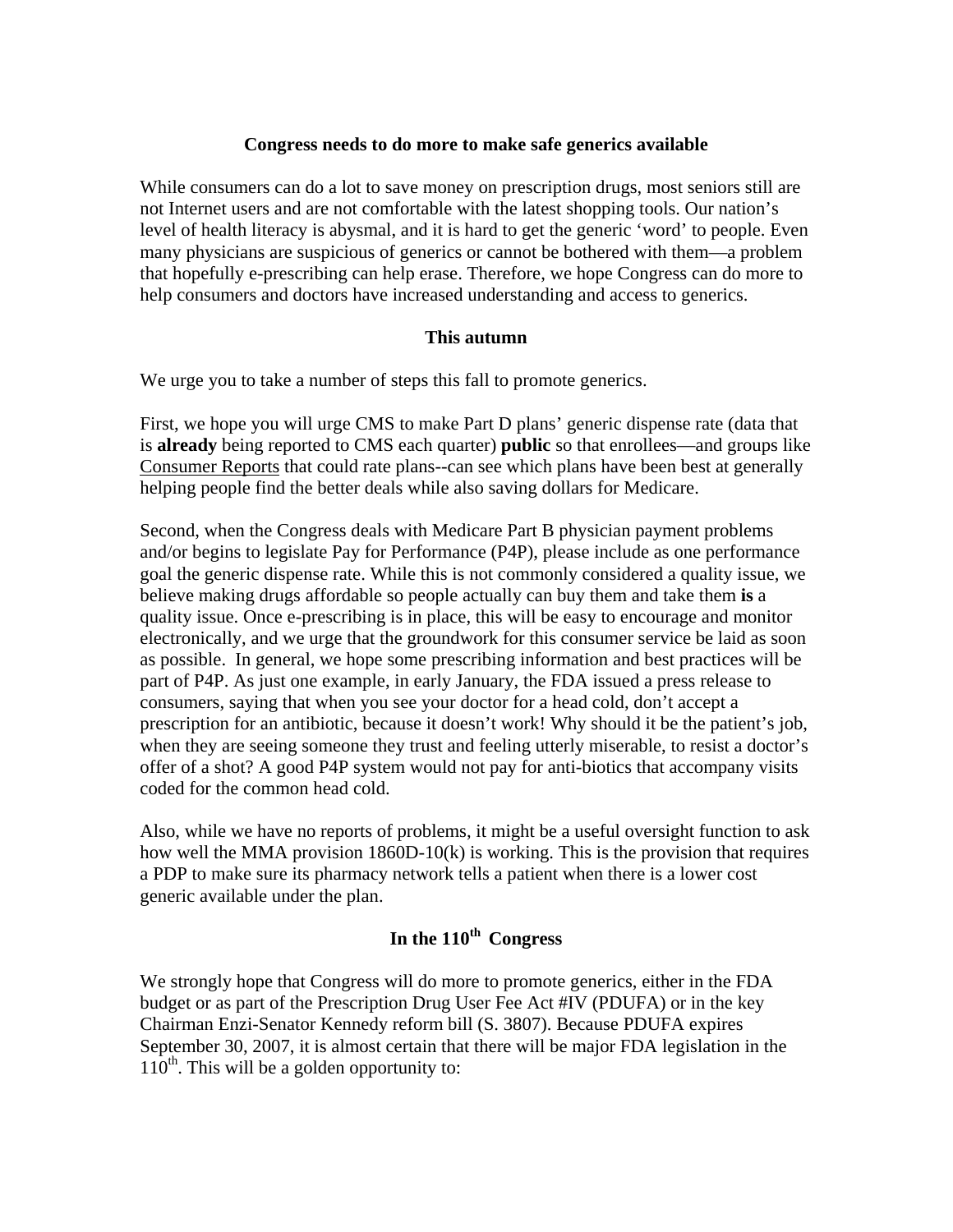--institutionalize a system that prevents backlogs in generic approvals from developing;

 --ensure that the FDA starts to deal with the backlog of biogeneric approvals (as the Europeans are already doing) and that they continue to resist industry efforts to make biogenerics more difficult to substitute because of name changes; Attached is our previous letter to the Committee on this subject.

--close loopholes in the law that continue to allow brand companies to delay and subvert generic competition. For example, there is the legislation by Senators Stabenow and Lott and Ranking Member Kohl (S.2300) that we hope will be adopted. Among other things, this bill would stop petition-delaying abuses, make sure pediatric exclusivity is only granted for drugs that might actually ever be used by a child, and allow the FDA to override dilatory tactics. Almost daily there are news reports about legalistic abuse of the generic approval process. It seems like some companies are still putting more creative energy into their legal departments to delay generics than they are their drug research departments, and this whole area needs to be tightened up.

--systemize the review of drugs that could be safely moved from prescription status (and the accompanying cost of a doctor's visit) to cheaper, over-the-counter status. For example, if Claritin is okay OTC, why not Allegra (if there are no safety concerns)?

If you revisit the Medicaid program, either as part of the budget process or in reviewing the work of the Leavitt Commission, we hope you can do more to encourage all States to consult with the Oregon Health and Science University's Drug Effectiveness Review Project in the development of their Preferred Drug Lists (PDLs). Currently, 15 States consult the DERP work in establishing their PDLs. All should. It makes no sense for individual states to try to replicate the tremendous work of DERP. We believe that by using the evidence from the DERP work, more States will have better PDLs, ensuring that Medicaid beneficiaries get the best, safest value for the dollar.

## **In the long run**

Someone has said that the 'the whole Medicare prescription drug debate is silly; the real debate should be why the cost of drugs is so high.'

In the long run, we believe that the high cost of drugs could be moderated by better funding and aggressive use of the MMA's Section 1013. This section provides for AHRQ research on outcomes of health care items and services—and would let us pay for those things that work the best. For example, there are many classes of drugs to treat heart disease and high blood pressure, and we spend a lot of time debating the merits of drugs within each class. But which class is best in which circumstances? Today, we look at all drugs and devices like people look at the children of Lake Wobegon—and say they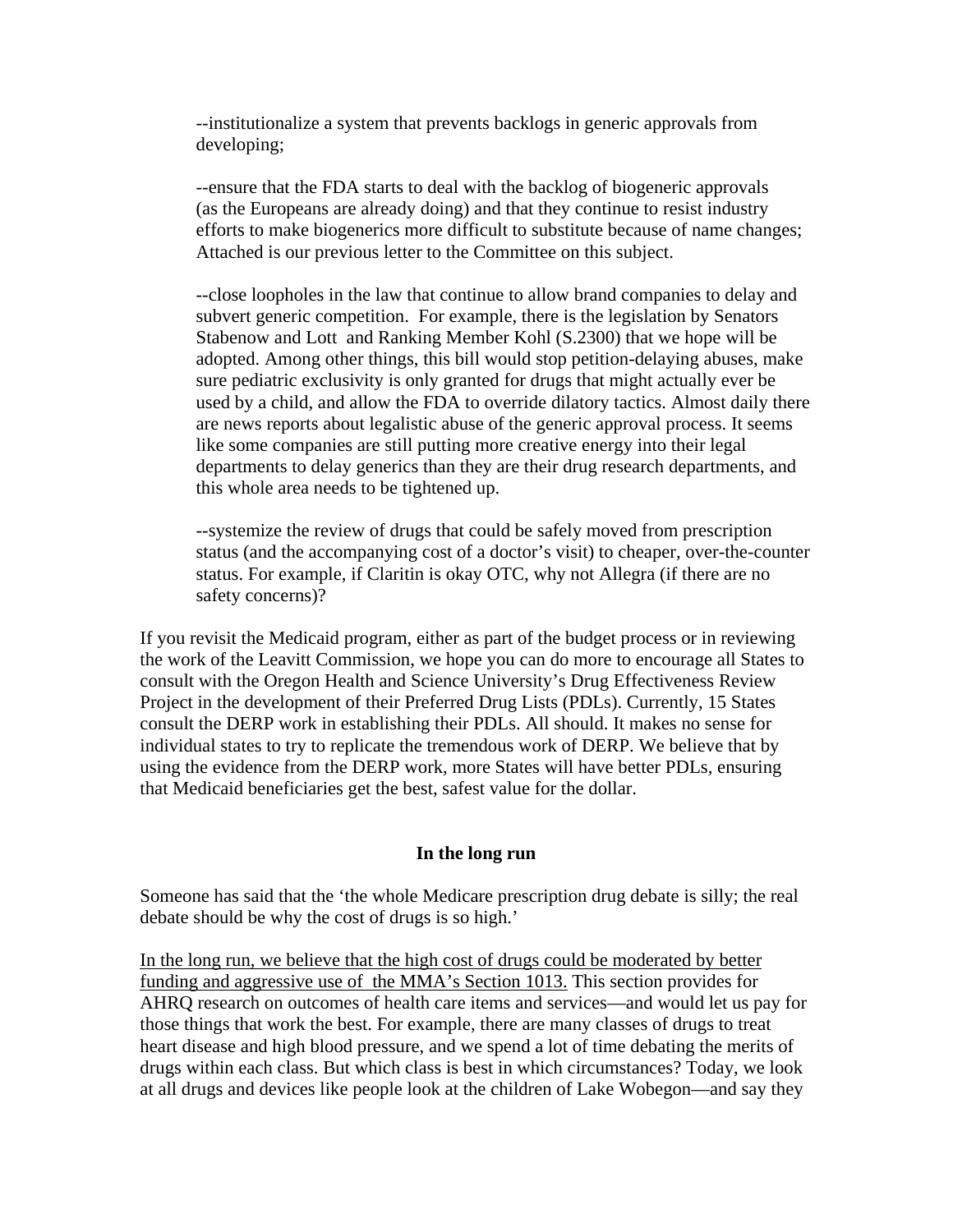are all above average. But of course, in reality some are not above average, and we need to identify what works best, when, and for whom. Another way to help this process is to encourage FDA and CMS's cooperation and coordination in CMS's Coverage with Evidence Development (CED) initiatives.

The brand and bio industries resist generics because they end the period of monopoly patent profits. The industries say that promoting generics makes it harder to finance research on breakthrough drugs that will cure mankind's most dreaded diseases. But are there better ways to encourage breakthrough research? We hope you will consider a hearing on innovative ideas that do not rely on patent monopolies/high consumer prices to provide the dollars for truly breakthrough research. While Consumers Union has no position on the following ideas, they are the kind of proposals that could be explored and developed in Congressional hearings. For example,

 --some have proposed a prize or rewards system to encourage breakthrough (not me-too) research on key sectors, such as the prevention or cure of Alzheimer's disease. Clearly, it would be worth tens of billions of dollars upfront to Medicare/Medicaid and the public to find a cure for Alzheimer's disease that was also affordable.

 --why not use Medicare's buying power to control costs while promoting innovation? One could set up a system where future growth of Part D would be budgeted to grow with population growth, GDP, etc. But if costs exceeded the budgeted amount (perhaps due to relentless direct-to-consumer advertising) companies with products covered by Medicare would owe a rebate to Medicare of the budget overrun amount, but on old product only. If a company had a product certified by the FDA as a new molecular entity or life-saving breakthrough, they would be exempt from the rebate for a number of years. Drug companies would quickly know that the way to grow would be to concentrate on breakthrough products (not just me-toos).

Thank you for your time and your continuing excellent work on these key consumer issues.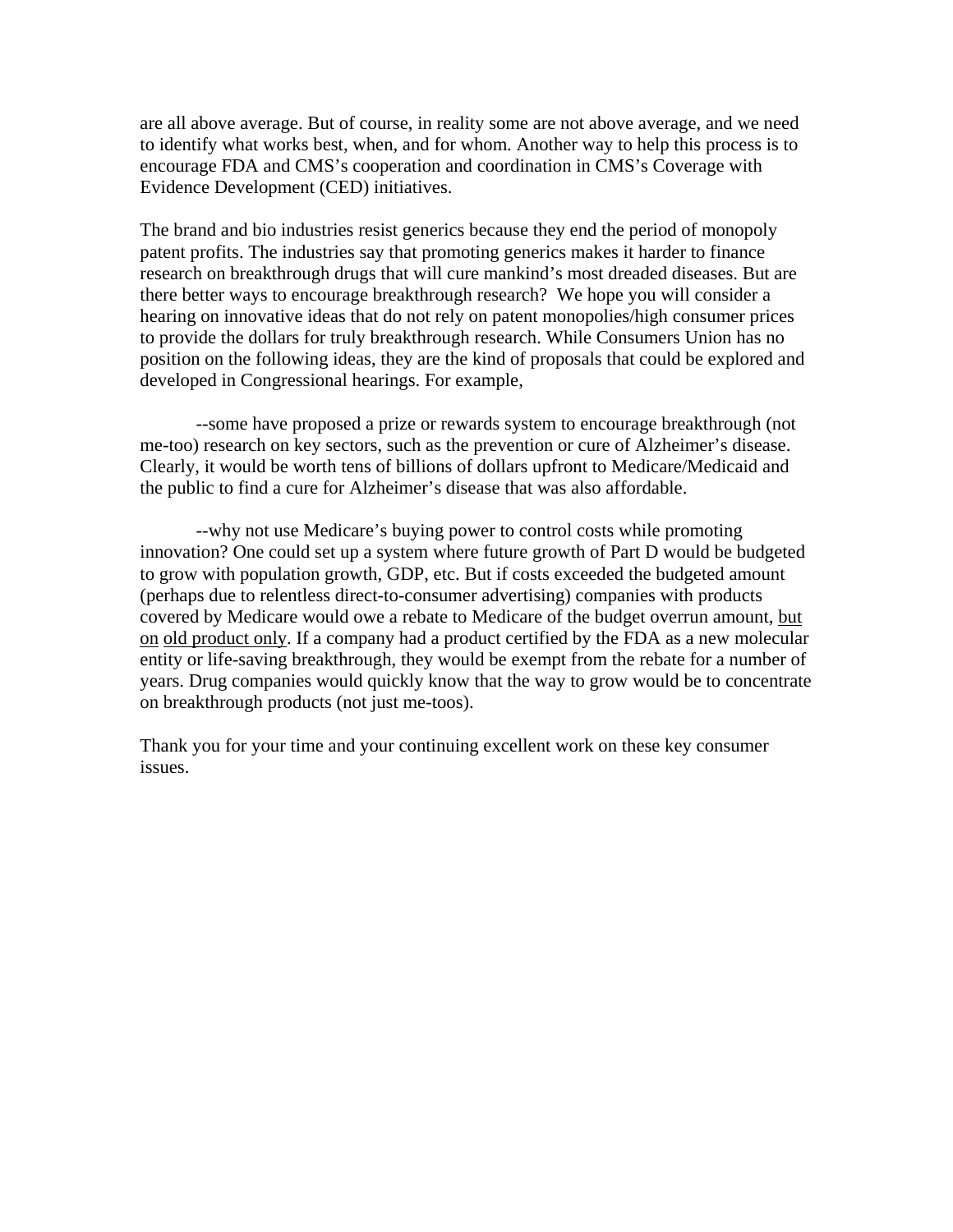

July 19, 2006

The Honorable Gordon Smith Chairman, Committee on Aging United States Senate Washington, DC 20510

Dear Chairman Smith:

As the Senate Committee on Aging studies the issue of generic drugs, Consumers Union, the independent, non-profit publisher of *Consumer Reports*, hopes you will consider the topic of generic biologics, otherwise known as biogenerics or follow-on protein products. In particular, we urge you to guide the FDA to promptly establish a pathway for the approval of safe biogenerics.

As the last twenty-five years have shown, biologics are amazing drugs. These medicines, which are molecules derived from living organisms and not just chemicals, provide treatments for conditions ranging from growth abnormalities to cancer. They are revolutionary and their contribution to medicine will only continue to increase.

Nevertheless, the financial burden that biologics pose to the American consumer and the federal government through its Medicare Part D prescription drug benefit and the Medicaid program cannot be underestimated. Biologics routinely cost upwards of \$10,000 for a year's treatment.<sup>3</sup> Less common treatments, such as Avastin, a colon cancer therapy, cost as much as  $$49,000$  for a ten month course.<sup>4</sup> These financial costs may be moderated, though, through biogenerics. With an estimated \$10 billion worth of these drugs coming off patent by 2011, there is a great opportunity to use generics to reduce the cost of biologics for the consumer and the government.<sup>5</sup>

Much of the delay on biogenerics is attributed to safety concerns. Given their highly specific allergic profiles, biologics pose a greater danger for adverse reactions in patients than do standard chemical drugs. These concerns can be addressed if biogenerics are subject to extensive non-clinical and limited clinical trials. Indeed, such an approach has been adopted in Europe, where, just this year, the European Medicines' agency (EMEA) released comprehensive guidelines for the approval and regulation of biogenerics. The European approach has been simple. First, they released a general, overarching guideline that specifies the kinds of non-clinical and clinical trials that all protein products would

<sup>&</sup>lt;sup>3</sup> Statement of Senator Orrin Hatch on June 23, 2004. Hearing entitled, "The Law of Biologic Medicine."<br><sup>4</sup> "The Grouth of Generic Drugs," 21 Jan. 2006. *Ped Herring*, 5 July 2006. <br/> http://www.redberring.com/

<sup>&</sup>lt;sup>4</sup> "The Growth of Generic Drugs." 31 Jan. 2006. *Red Herring*. 5 July 2006. < http://www.redherring.com/.> <sup>5</sup> "FDA Looks at Biogeneric Issue, but Action Unlikely in Near Term." 10 Nov. 2004. *Specialty Pharmacy News.* 10 July 2006. <http://www.aishealth.com/DrugCosts/specialty/SPNFDABiogeneric.html.>